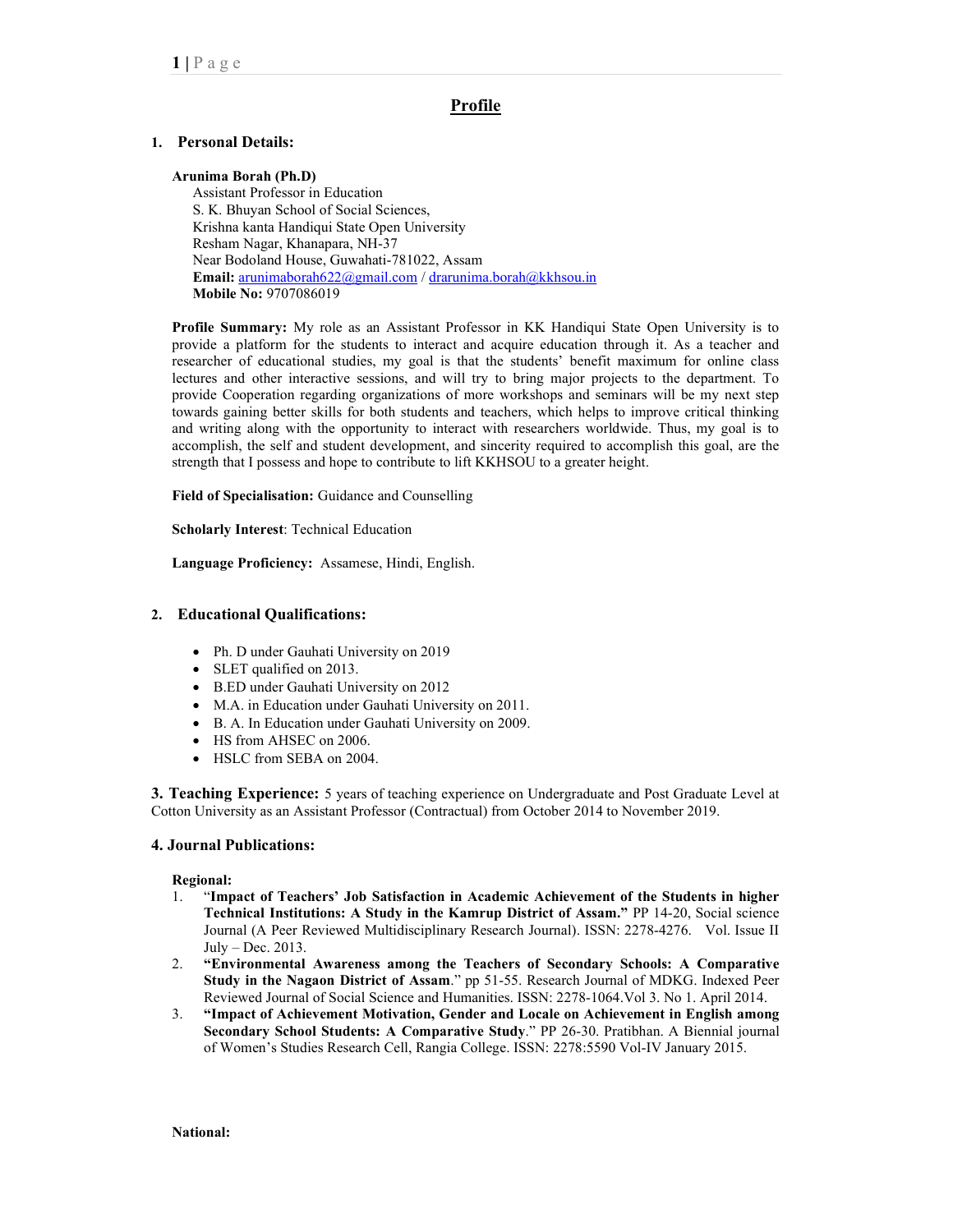1. Sisur Noitikota Gothanot Porial aru Siksar Bhumika (Assamese Article), Monthly Journal: Poyobhara (Assamese). Published by Ira Joshi, CGO Complex New Delhi. August 2014. ISSN: 0971-8370.

#### International:

- 1. "Attitudes of the Teachers towards Privatization of Higher Technical Education: A Study in the Kamrup District of Assam, India." Pp- 118-122. The Clarion. International Multidisciplinary Journal. Print ISSN: 2277-1697 Online ISSN: 2277-937X. Vol 3 Number 2 August 2014.
- 2. "Awareness of the Students of Higher Technical Colleges towards our Present Technical Education System with Special reference to the Kamrup District of Assam: a Study" pp 91- 97. The Clarion. International Multidisciplinary Journal. Print ISSN: 2277-1697 Online ISSN: 2277-937X. Vol 5 Number 2 August 2016
- 3. "Views of Parents and Students towards Impact of urbanization on Environmental Sustainability – A Study."UGC care Listed Online Journal "JUNI KHYAT", VOL -10, ISSUE - 5 No. 19<sup>th</sup> May 2020. Link- http://www.junikhyat.com/no\_19\_may20.html

# 5. Chapters/Research Papers in Books:

### Regional:

1. Article on "Contribution of Education to the Economic Development of a Nation" on Edited Book: Contemporary Issues of Indian Education, Published by: Shanti Prakashan, Panbazar, Guwahati-1, November,2016. ISBN : 978-93-84466-30-5.

### National:

1. "Role of the Teachers in Peace Restoration in the society by providing Peace Education: A Study in the Nagaon District of Assam." Paper on Conference proceedings Ethnicity & Politics of Identity in North –East India: Issues and Challenges. Published by: Department of Political Science. Kaliabor College, Kuwaritol, Nagaon, Assam. November 2014. ISBN: 978-93-5104-152- 8.

# 6. Other Publications:

# As Book/Journal Editor:

- 1. Guidance and Counselling, A Textbook for the students of BA 6<sup>th</sup> Semester in Education Major Course. G.U. Published by: Shabdabrahma, Guwahati: Dergaon Assam. February 2014. ISBN: 978-93-82384- 99-1
- 2. Value Education. A Text Book of Education for Cotton College State university, undergraduate 6 th Semester (Both Arts and Science). Published by: Shanti Prakashan, Panbazar, and Guwahati-1 August 2015. ISBN: 978-93-84466-20-6

# 7. Articles/chapters in Newspapers/magazines/Others:

- 1. Unit: 5- Idealism as a School of Philosophy.
- 2. Unit: 6- Naturalism as a School of Philosophy

 Chapter in a Self Learning Material of Krishna Kanta Handiqui State Open University, Published by Registrar on behalf of the Krishna Kanta Handiqui State Open University, June 2018.Assam

# 8. Seminars/Conferences attended:

#### National:

- 1. UGC Sponsored National Seminar on " Integrating Society Through Education and Research for Sustainable Development: Various Approaches", Organized by Department of Statistics, Dudhnoi College, Goalpara, in collaboration with Assam Science Society, Dudhnoi Branch. (21 & 22 December 2012).
- 2. National Seminar on "Trends of Teacher Education in the North Eastern States of India", Organized by West Guwahati College of Education, Pandu, Guwahati 781012 in Collaboration with College Development Council, Gauhati University, Assam (16<sup>th</sup> Feb 2013)
- 3. UGC sponsored National Seminar on "Education for Sustainable Development", Organized by Department of Education and English, Saraighat College, Dist- Kamrup (Assam) in collaboration with Changsari Higher Secondary School. (21 & 22 May, 2013).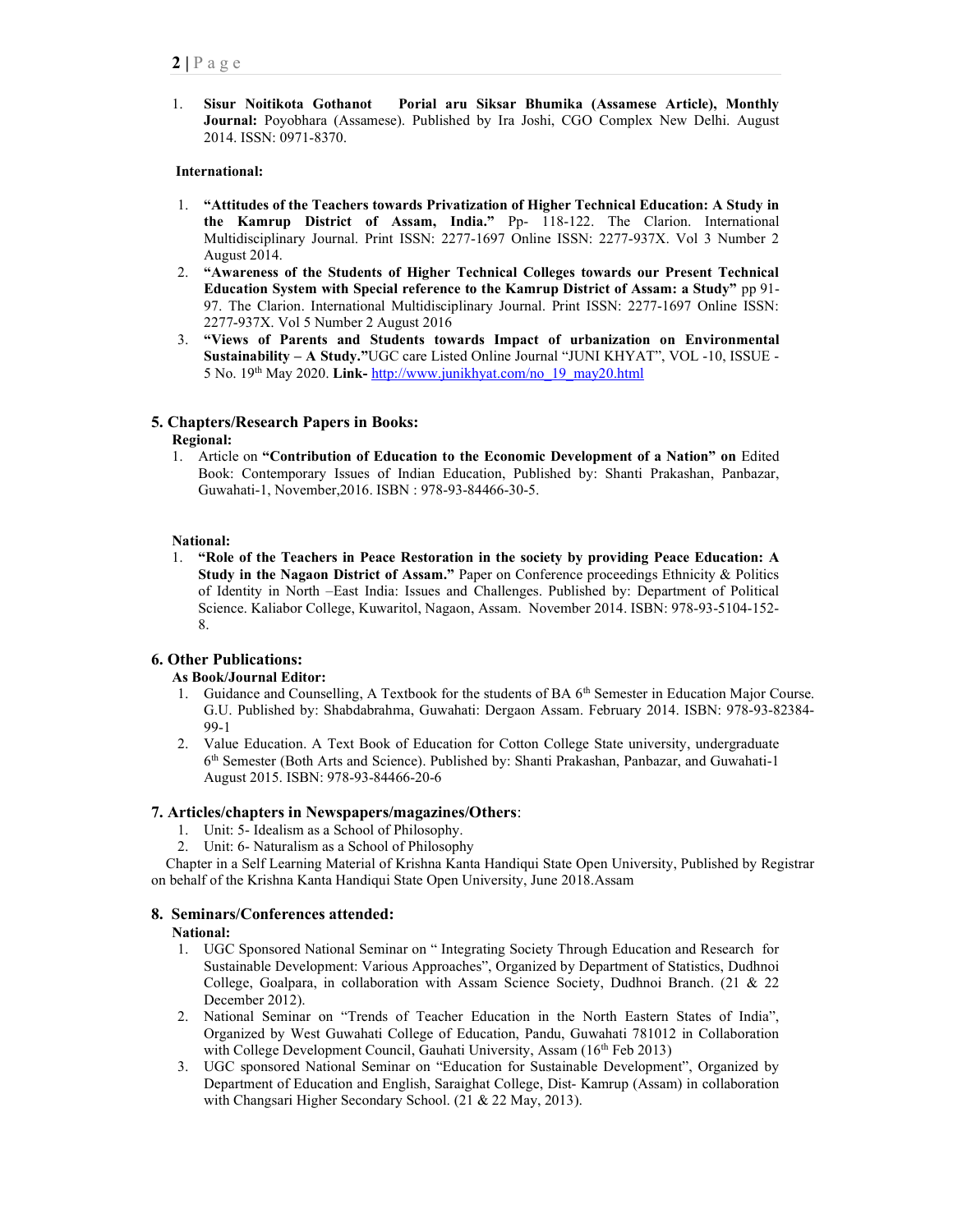- 4. National Seminar on " Issues on Economics of Education with Special Reference to North-East India" Organized by Department of Economics, Guwahati College in collaboration with Gyanam Educational Trust Society ( 16 & 17 June, 2013).
- 5. NAAC Sponsored National Seminar on Post Independence Scenario of Higher Education in India: Issues, Challenges and Remedies. IQAC, Sibsagar Girls' College, Sivsagar, Assam, 5<sup>th</sup> & 6 th September, 2013.
- 6. Two- Day National Seminar on Gender Sanitization in India's North East: Issues and Challenges sponsored by BKRI and KKHSOU held on 5 and 6 March 2020.

#### International:

- 1. International Seminar  $\& 27<sup>th</sup>$  Annual Conference of Council for Teacher Education (CTE), India on " Inclusion and Qualitative Expansion in Education- Issues and Challenges", organized by Department of Education, Dibrugarh University in collaboration with Council for Teacher Education (CTE), Assam Chapter(7,8,9 Feb,2013)
- 2. International Seminar on Skill Development through ODeL: Innovations, Entrepreneurship, Employment for Inclusive and Sustainable Livelihoods. Staff Training and Research Institute of Distance Education (STRIDE) Indira Gandhi National Open University, Maidan Garhi, New Delhi, India, 9-11 March, 2017.
- 3. Participated and Presented Paper on " Constructivism and its Influence On Teaching Learning of English Language On the Students of Lower Primary Stage  $-$  A Study" at  $5<sup>th</sup>$  Indian Social Sciences and Humanities Congress 2019@ Jadavpur University, Kolkata 7 and 8 September, 2019.
- 4. Participated and Presented Paper on "Perceptions of the Teachers Towards Gender Equality -A Study" in the three days International Conference ( 16, 17, 18 January, 2020)on Emerging Research Paradigms For Sustainable Development: A move Towards Quality Enhancement In Education organized by CTEF and School of Education, Christ University, Bangalore in collaboration with Associated of International Researchers of Indian Origin (AIRIO) Global.
- 5. Participated and presented a paper on "Online Learning during Covid19" in the two days International Online Conference on Teaching- Learning in the Time of Pandemic: Role of Online Learning, organized by KKHSOU in collaboration with CEMCA 21 and 22 April, 2020.

#### 9. Workshops/Training Programmes attended:

- 1. Participated in the workshop on Application of Elementary Probability and Statistical Inference organised by Cotton College Statistical society, department of statistics, Cotton College, Guwahati. One day Workshop, 16<sup>th</sup> November, 2015.
- 2. Participated in the workshop on "Development of E- content and Facilitation of Online Learning through Moodle LMS including Mobile App." Organised by KKHSOU in collaboration with CEMCA at Guwahati on 21, 22 and 23 February, 2020.
- 3. Participated in the Three Day Online Workshop on Capacity Building of Academic Counsellors of KKHSOU organised by KKHSOU in Collaboration with CEMCA on 16, 17 and 18 June, 2020.
- 4. Participated in the four days Capacity Building Workshop for KKHSOU Faculty and Staff Organised by KKHSOU in Collaboration with CEMCA on 22, 23, 24 and 25 June, 2020.
- 5. Participated in a Webinar on "Ethical Issues and Use of Anti Plagiarism for Academic Integrity" on 26<sup>th</sup> April organized by Central Library of KKHSOU.
- 6. Participated in a webinar on "Commemorating 75th Anniversary of the Victory of the Soviet People in the Great Patriotic War", organized by Indian Association of Teachers of Russian Language and Literature in Collaboration with KKHSOU on 8<sup>th</sup> May, 2020.
- 7. Participated in a webinar on "Importance of Mental Health of the Students for Leading a well Balanced Life." Organised by Department of Education Naharkatiya College in association with Library and Information Science Professionals Associations (LISPA), Assam on 2 July, 2020.

#### 10. Professional Programmes Completed:

- 1. Seven days Faculty Development Programme (FDP) in online mode for University and College Teachers on Preparation of Self-Learning Materials for University and college Learners. Organized by Dibrugarh University, Assam, India, 12<sup>th</sup> to 18<sup>th</sup> May, 2020.
- 2. Completed the Self- Learning Online Courses on Understanding Open Educational Resources on 15<sup>th</sup> May, 2020, offered by Commonwealth of Learning, Canada.